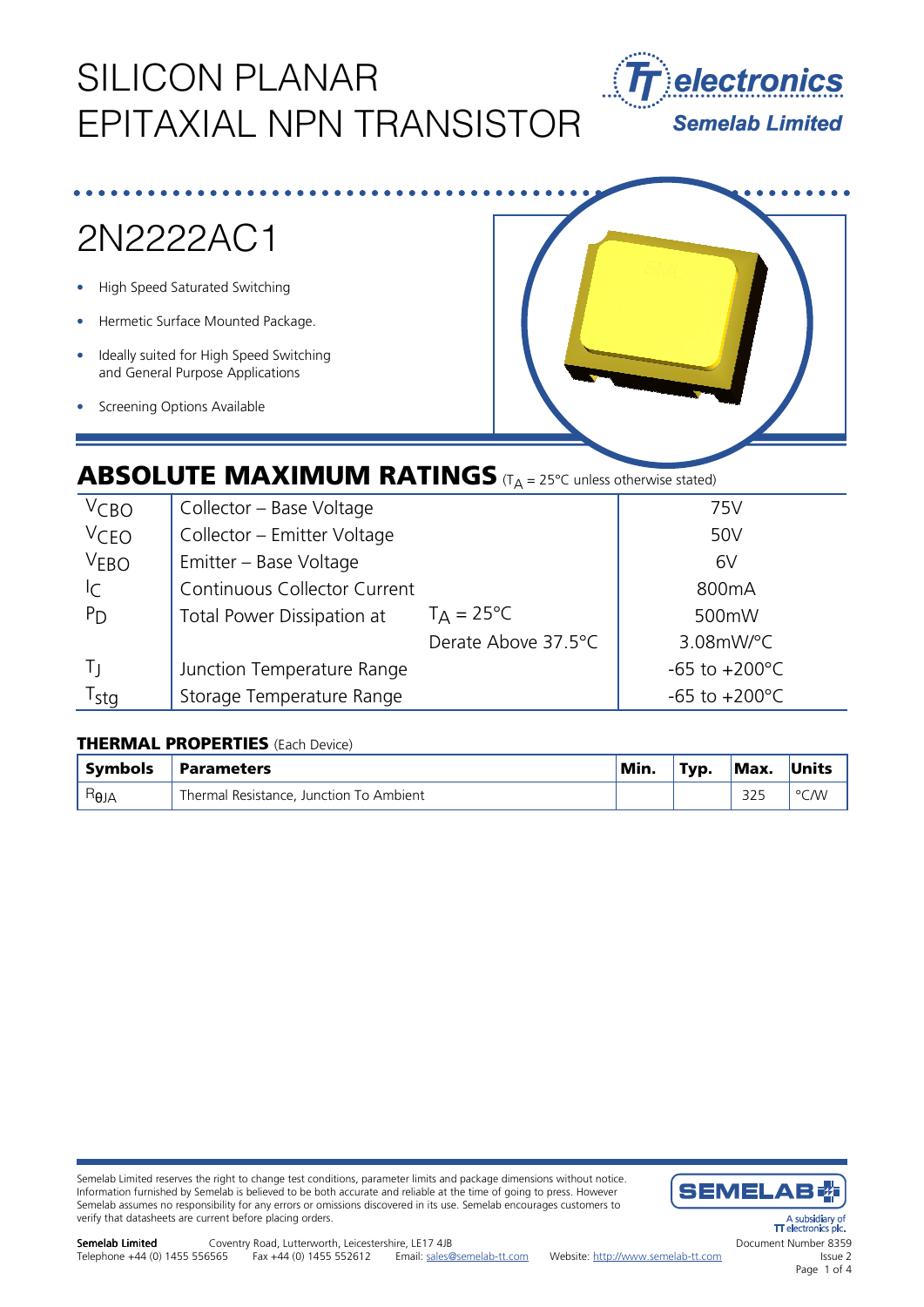# SILICON PLANAR EPITAXIAL NPN TRANSISTOR 2N2222AC1



### **ELECTRICAL CHARACTERISTICS** ( $T_A = 25^{\circ}$ C unless otherwise stated)

| <b>Symbols</b>               | <b>Parameters</b>                       | <b>Test Conditions</b>  |                      | Min. | <b>Typ</b> | Max. | <b>Units</b> |
|------------------------------|-----------------------------------------|-------------------------|----------------------|------|------------|------|--------------|
| $V_{(BR)CEO}^{(1)}$          | Collector-Emitter<br>Breakdown Voltage  | $I_C = 10mA$            | $I_R = 0$            | 50   |            |      | $\vee$       |
| <sup>I</sup> CBO             | Collector Cut-Off Current               | $V_{CB} = 75V$          | $I_F = 0$            |      |            | 10   | μA           |
|                              |                                         | $V_{CB} = 60V$          | $I_F = 0$            |      |            | 10   | nА           |
|                              |                                         |                         | $T_A = 150^{\circ}C$ |      |            | 10   | μA           |
|                              | Emitter Cut-Off Current                 | $V_{EB} = 6V$           | $I_{C} = 0$          |      |            | 10   | μA           |
| <sup>I</sup> EBO             |                                         | $V_{EB} = 4V$           | $I_{C} = 0$          |      |            | 10   | nA           |
| <sup>I</sup> CES             | Collector Cut-Off Current               | $V_{CF} = 50V$          |                      |      |            | 50   | nА           |
| $VCE(sat)^{(1)}$             | Collector-Emitter Saturation<br>Voltage | $I_C = 150 \text{mA}$   | $I_R = 15mA$         |      |            | 0.3  |              |
|                              |                                         | $I_C = 500 \text{mA}$   | $I_R = 50mA$         |      |            | 1.0  |              |
| $V_{BE(sat)}$ <sup>(1)</sup> | Base-Emitter Saturation<br>Voltage      | $I_{C} = 150 \text{mA}$ | $IR = 15mA$          | 0.6  |            | 1.2  | $\vee$       |
|                              |                                         | $I_C = 500 \text{mA}$   | $I_R = 50mA$         |      |            | 2    |              |
| $hFE^{(1)}$                  | Forward-current transfer<br>ratio       | $I_C = 0.1 \text{mA}$   | $V_{CF} = 10V$       | 50   |            |      |              |
|                              |                                         | $I_{C} = 1.0 \text{mA}$ | $V_{CE} = 10V$       | 75   |            | 325  |              |
|                              |                                         | $I_C = 10mA$            | $V_{CF} = 10V$       | 100  |            |      |              |
|                              |                                         |                         | $T_A = -55^{\circ}C$ | 35   |            |      |              |
|                              |                                         | $I_C = 150 \text{mA}$   | $V_{CF} = 10V$       | 100  |            | 300  |              |
|                              |                                         | $IC = 500mA$            | $V_{CF} = 10V$       | 30   |            |      |              |

### DYNAMIC CHARACTERISTICS

| $ h_{fe} $       | Small signal forward-current<br>transfer ratio | $I_{\Gamma} = 20 \text{mA}$ | $V_{CF} = 20V$        | 2.5 |    |     |  |
|------------------|------------------------------------------------|-----------------------------|-----------------------|-----|----|-----|--|
|                  |                                                | $f = 100 MHz$               |                       |     |    |     |  |
| h <sub>fe</sub>  | Small Signal Current Gain                      | $I_C = 1.0 \text{mA}$       | $V_{CF} = 10V$        | 50  |    |     |  |
|                  |                                                | $f = 1.0K$ Hz               |                       |     |    |     |  |
| $C_{\rm obo}$    | Output Capacitance                             | $V_{CR}$ = 10V              | $I_F = 0$             |     | 8  |     |  |
|                  |                                                | $f = 1.0 MHz$               |                       |     |    | pF  |  |
| C <sub>ibo</sub> | Input Capacitance                              | $V_{FB} = 0.5V$             | $I_{\Gamma} = 0$      |     | 30 |     |  |
|                  |                                                | $f = 1.0 MHz$               |                       |     |    |     |  |
| $t_{\text{on}}$  | Turn-On Time                                   | $I_C = 150 \text{mA}$       | $V_{\text{CC}} = 30V$ |     | 35 |     |  |
|                  |                                                | $I_{B1} = 15mA$             |                       |     |    | ns  |  |
| $t_{\rm off}$    | Turn-Off Time                                  | $I_C = 150 \text{mA}$       | $V_{CC}$ = 30V        |     |    | 300 |  |
|                  |                                                | $I_{B1} = -I_{B2} = 15mA$   |                       |     |    |     |  |

#### Notes

(1) Pulse Width ≤ 300us, δ ≤ 2%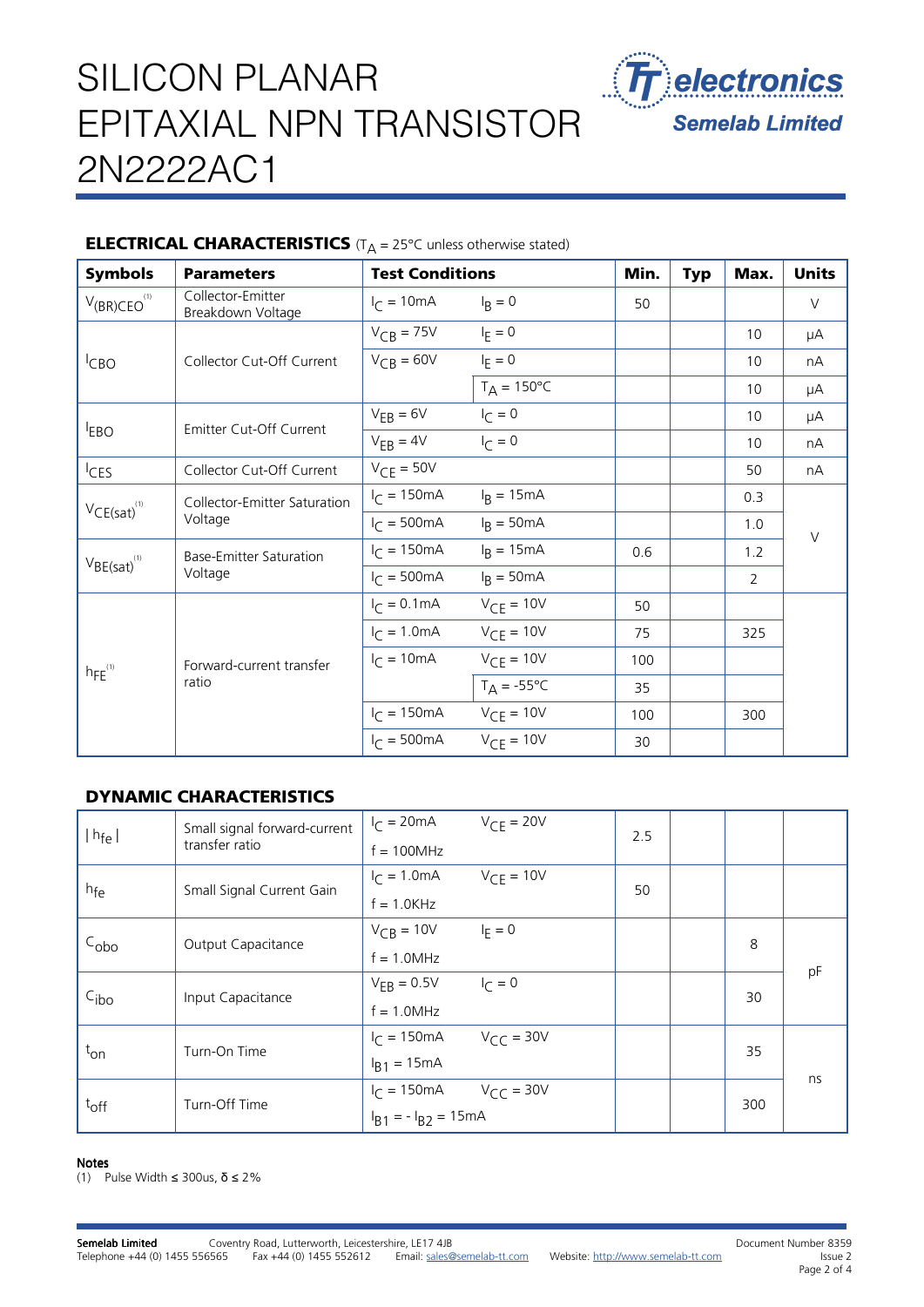

### SILICON PLANAR EPITAXIAL NPN TRANSISTOR 2N2222AC1

### MECHANICAL DATA

Dimensions in mm (inches)



C1 Underside View

#### PACKAGE VARIANT TABLE

| Variant | Pad 1 | Pad <sub>2</sub> | Pad 3     | Pad 4                |
|---------|-------|------------------|-----------|----------------------|
| A       | Base  | <b>Emitter</b>   | Collector | No Pad (3-Pins Only) |
| B       | Base  | Emitter          | Collector | Lid Contact *        |

\* The additional contact provides a connection to the lid in the application. Connecting the metal lid to a known electrical potential stops deep dielectric discharge in space applications; see the Space Weather link www.semelab.co.uk/mil/lcc1\_4 on the Semelab web site. Package variant to be specified at order.